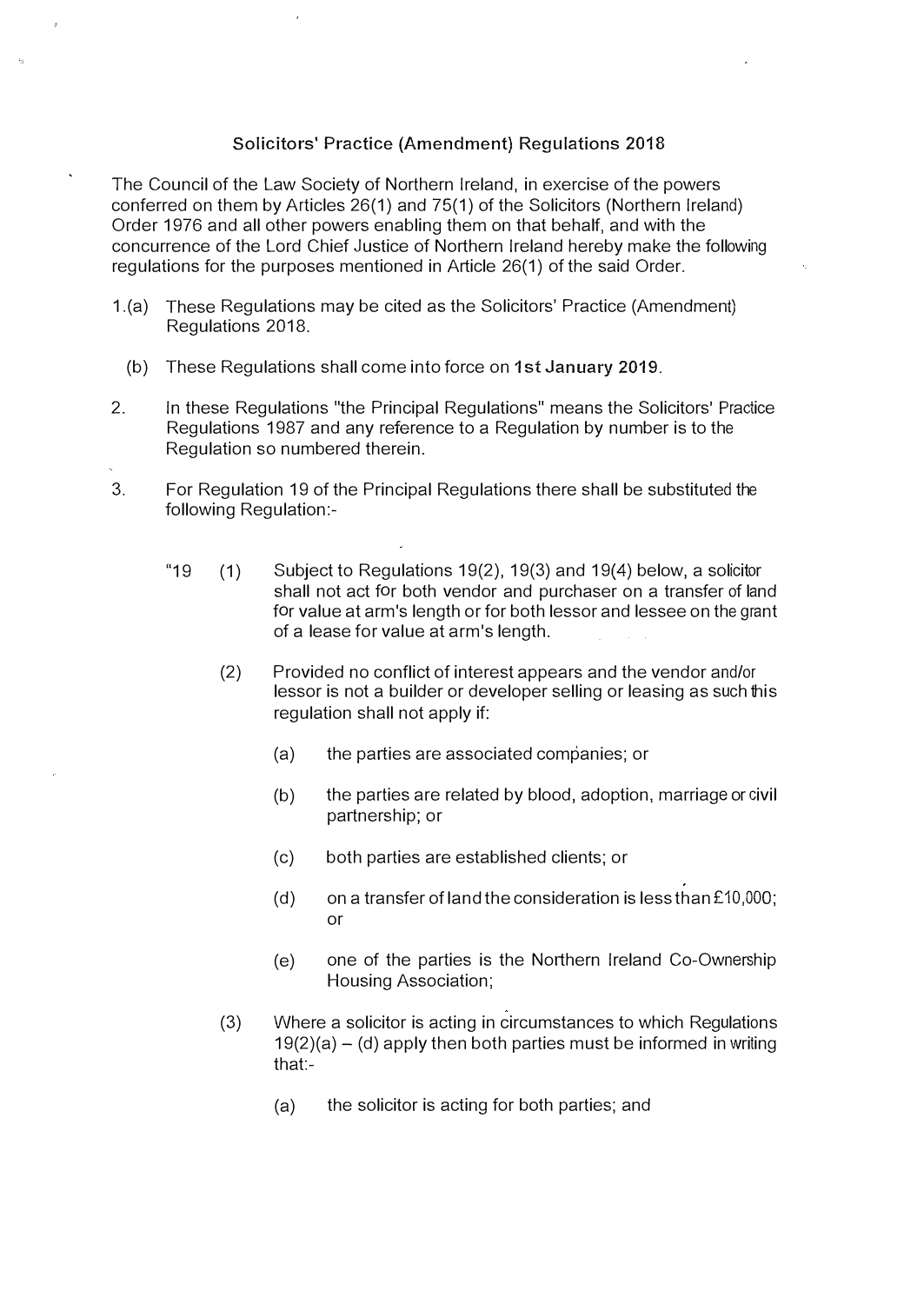- $(b)$ no conflict of interest appears to the solicitor at the time of receipt of instructions: and
- $(c)$ in the event of such a conflict of interest arising the solicitor will be unable to continue acting for either party in the transaction and shall not continue to so act.
- $(4)$ Where the vendor and/or lessor is a builder or developer this Regulation shall not apply if:
	- $(a)$ no conflict of interest appears; and
	- $(b)$ the purchaser or lessee is :-

 $\bar{z}$ 

- $(i)$ an associated company of the vendor/lessor; or
- $(ii)$ a director or partner of the vendor/lessor; or
- $(iii)$ a person related by blood, adoption, marriage or civil partnership to such director or partner; or
- the solicitor himself; or  $(iv)$
- an employee or partner of the solicitor or his firm  $(v)$ and
- $(c)$ both parties have been informed in writing that:-
	- $(i)$ the solicitor is acting for both parties; and
	- $(ii)$ no conflict of interest appears to the solicitor at the time of receipt of instructions; and
	- $(iii)$ in the event of such a conflict of interest arising the solicitor will be unable to continue acting for either party in the transaction.
- $(5)$ Notwithstanding the provisions of Regulations 19(2), 19(3) and 19(4) a solicitor shall not in any circumstances act for the purchaser on the transfer of land for value at arm's length or for the lessee on a grant of lease for value at arm's length where he or a solicitor practising with him is instructed as an estate agent to negotiate the sale of the property concerned.".
- For Regulation 20 of the Principal Regulations there shall be substituted the  $4.$ following Regulations:-
	- "20 A solicitor shall not act for both a lending institution and  $(1)$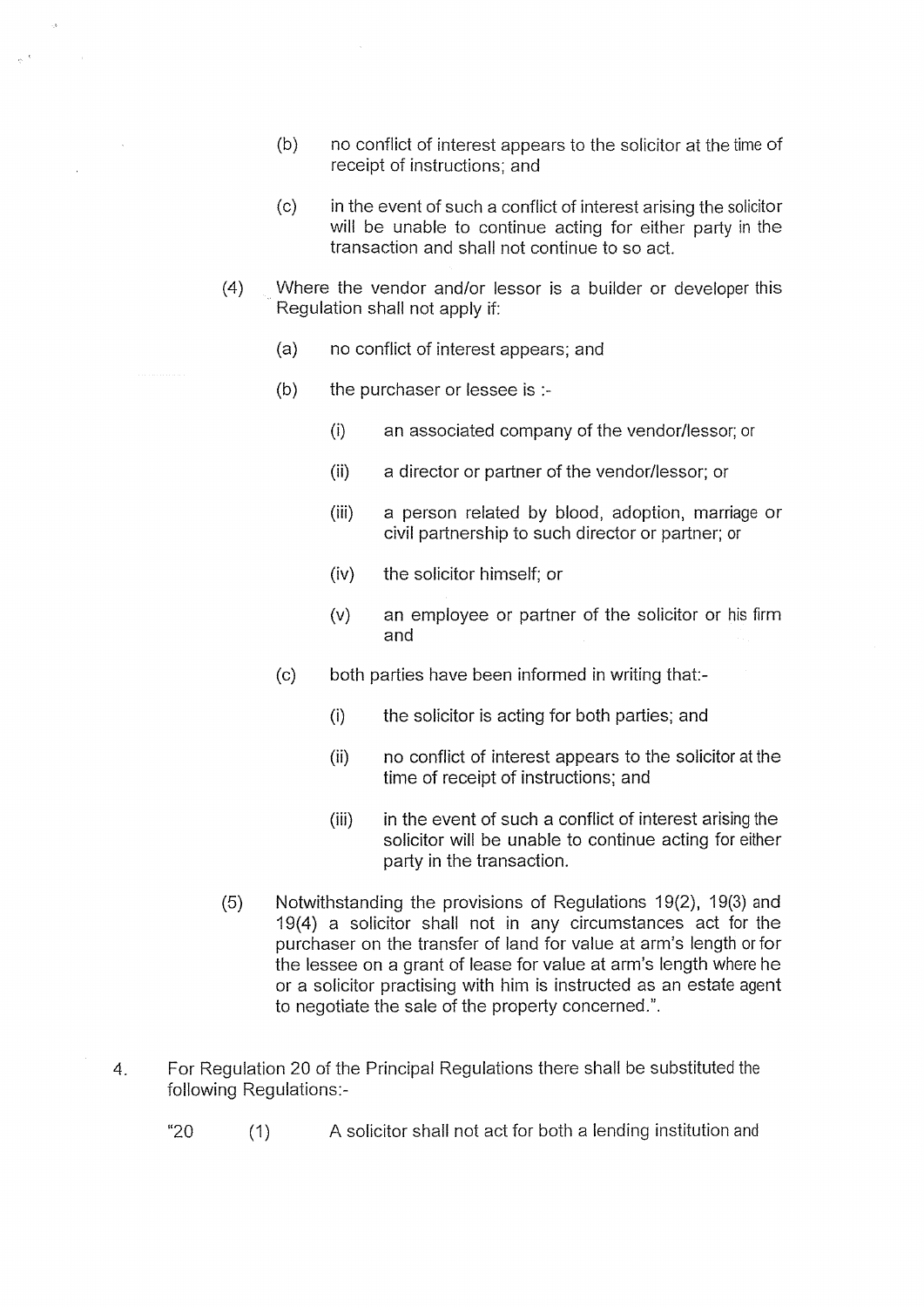borrower in the preparation and execution of a mortgage, charge or other security except that, provided no conflict of interest arises, it shall be permissible for a solicitor to act for a purchaser/borrower and a lending institution (or the Northern Ireland Housing Executive acting as a lending institution) in a transaction where:

- the solicitor is retained by the purchaser/borrower  $(a)$ before he receives instructions from the lending institution: and
- $(b)$ where the terms of the security documents are standard and not subiect to alteration by negotiation; and
- the Certificate of Title provided by the solicitor to the  $(c)$ lending institution is the most recent version of the Certificate of Title approved by the Council of the Society from time to time and appropriate for that lending institution.
- It shall also be permissible for a solicitor to act for both a  $(2)$ lender and borrower in relation to a further charge.
- $(3)$ For the purposes of this Regulation 20 and 20(A), a "lending institution" shall be defined as any lending institution regulated by a statutory authority.
- $20(A)$  (1) Subject to Regulation 20(A)(2), a solicitor shall not act for both mortgagor / chargor and mortgagee / chargee in the preparation and execution of a mortgage, charge or other security provided always that this Regulation 20(A) shall not apply to any mortgage, charge or other security given to a lending institution on the terms set out and as defined in Regulation 20.
	- $(2)$ Provided no conflict of interest appears this Regulation shall not apply if:
		- the parties are associated companies; or  $(a)$
		- the parties are related by blood, adoption, marriage or civil  $(b)$ partnership; or
		- both parties are established clients  $(c)$

Where a solicitor is acting pursuant to Regulations  $20(A)(2)(a)$  – (c) above then both parties must be informed in writing that:-

> the solicitor is acting for both parties; and  $(i)$